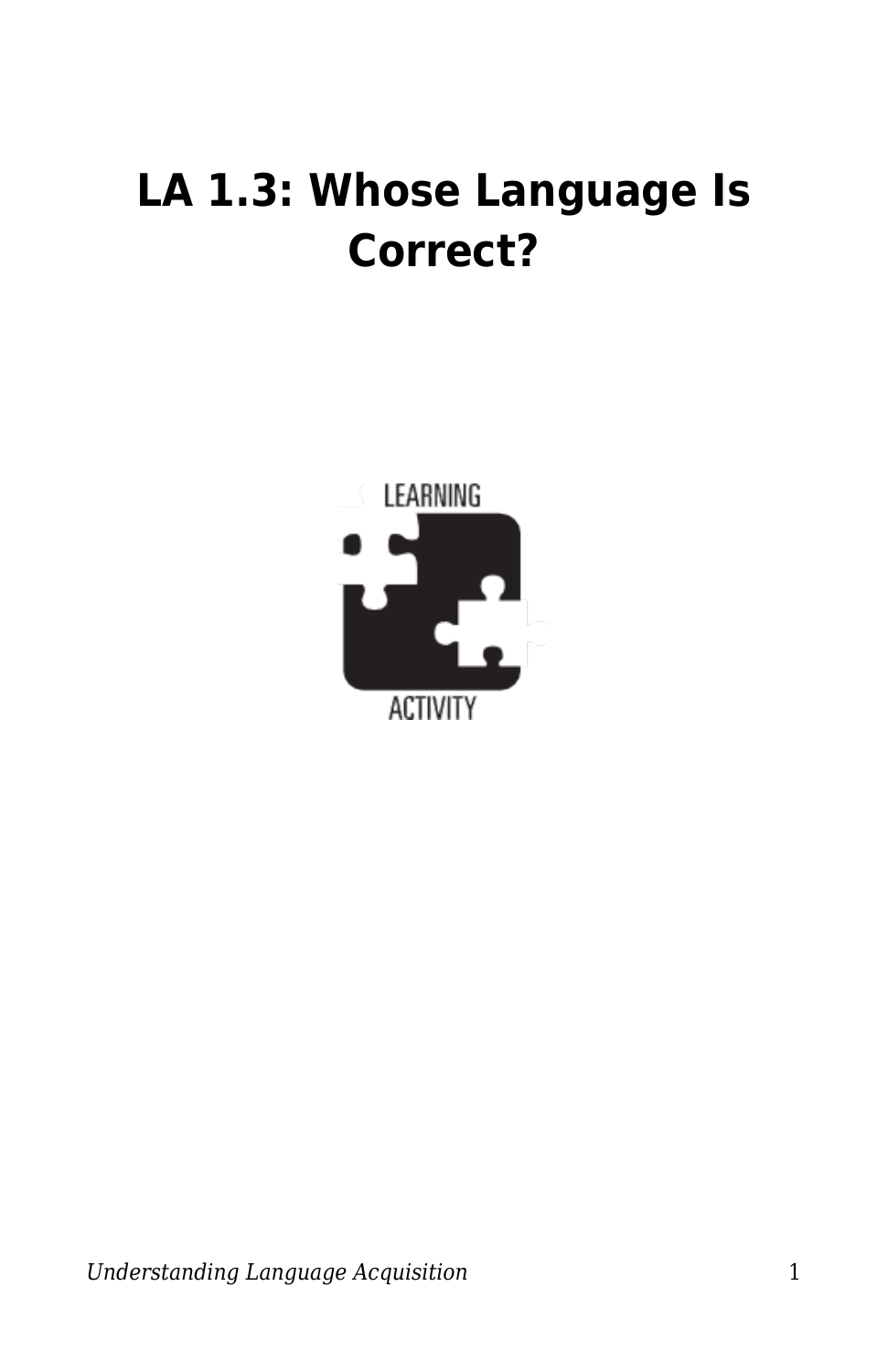| Learning<br>Outcome                                                                                                                                    | <b>Pedagogical Intent</b>                                                                                                                                                                                                                 | <b>Student Position</b>                                                                                                                                                                                                                                                                                                                                                                               |
|--------------------------------------------------------------------------------------------------------------------------------------------------------|-------------------------------------------------------------------------------------------------------------------------------------------------------------------------------------------------------------------------------------------|-------------------------------------------------------------------------------------------------------------------------------------------------------------------------------------------------------------------------------------------------------------------------------------------------------------------------------------------------------------------------------------------------------|
| <b>Identify</b> and<br>articulate how<br>your beliefs<br>impact<br>attention to<br>language.<br><b>Assessment: 25</b><br>pts.<br><b>TA: 45 Minutes</b> | Teachers will reflect<br>upon their own<br>language learning<br>and understand<br>their role as a<br>member of various<br>speech communities<br>to better under-<br>stand the speech<br>communities of<br>students and their<br>families. | <b>Students have learned</b><br>new facts about<br>categories that<br>contribute to judgments<br>about correctness, have<br>discussed some of their<br>own language<br>experiences, and have<br>watched a video about<br>membership in a speech<br>community. Students are<br>now prepared to<br>synthesize beliefs and<br>assumptions about<br>correctness with<br>linguistic facts on the<br>topic. |

## **Instructions**

- 1. Get into groups of 4. Together, identify assumptions people make about others who use non-standard varieties of English (such as Black Vernacular or Latino English) and the labels used to summarize those assumptions. Write these labels and assumptions on a poster with a yellow highlighter. Leave about six inches at the top of the poster to use later.
- 2. Each member of the group should select one of the four readings (found below) about different speech communities.
	- a. Study the samples and rules in the reading for the speech community you selected. Think about the relationships in the sample and rules provided and the assumptions you included on your poster.
	- b. Read and think about the quotations and questions that connect the speech community reading to who you are as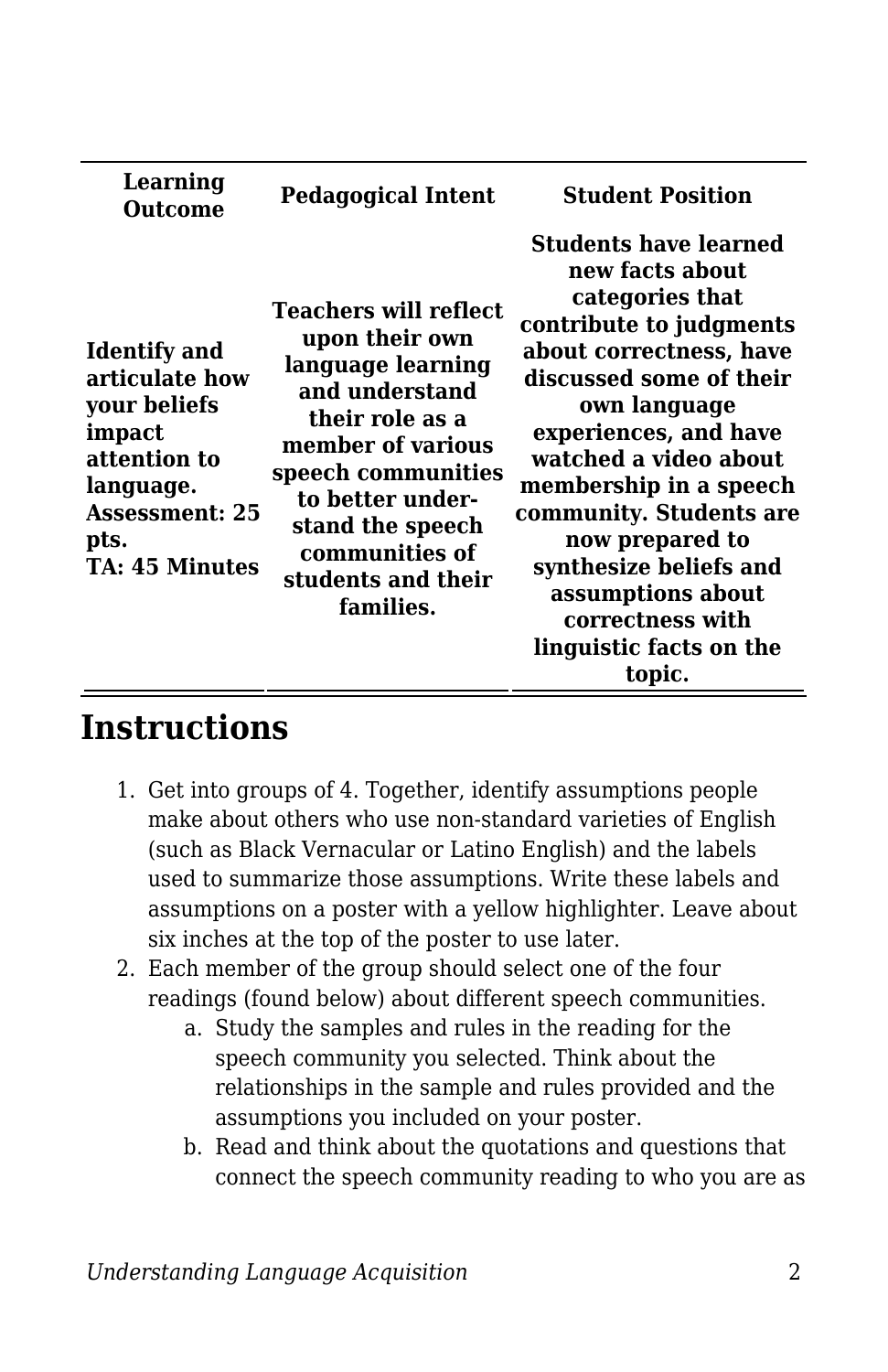a person and your responsibilities as a teacher.

3. As a group, read aloud the quotation at the bottom of each reading page and discuss your thoughts about the readings. At the end of the discussion, summarize the readings and what you learned by creating one take away statement(s) with your group. Write your group's take away statement(s) above the assumptions on your poster using a black marker. Be prepared to share this idea with the class.

## Readings:

- 1. [Latino Dialect](https://byu.box.com/s/bnlxoddb9bi07gp2kdy0cqi2du43muus)
- 2. [Classroom Dialect](https://byu.box.com/s/ul2bg0egmfg1wcl43nc4s2busxq78jj8)
- 3. [Appalachian Dialect](https://byu.box.com/s/zwvumgknv6bn833anvp2lxr5fcnqk9ny)
- 4. [African American Dialect](https://byu.box.com/s/qqwycw145trtjtsma9kx1z9t5ksxa40i)